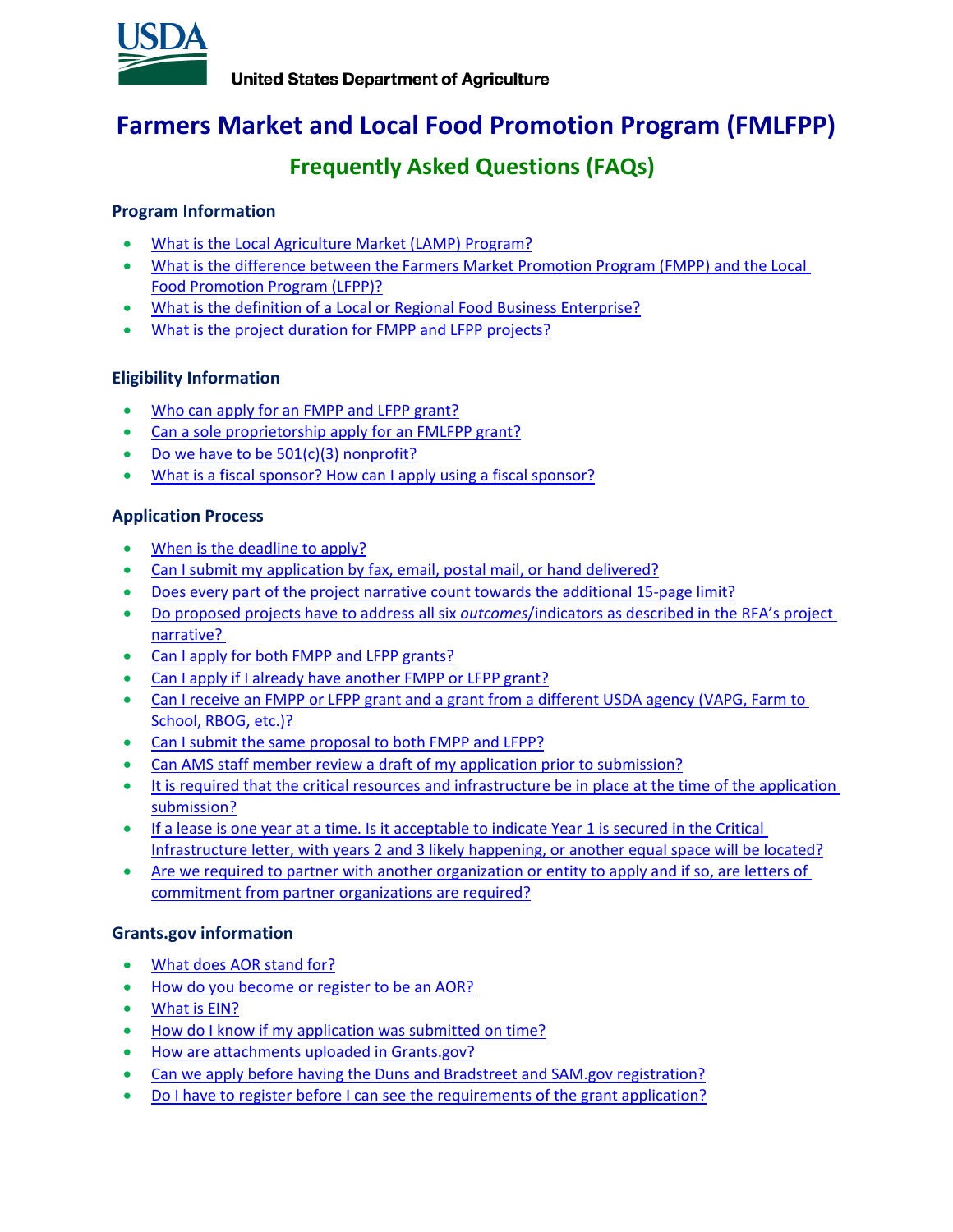- [Is the EBIZ POC someone in my organization or a federal employee?](#page-5-6)
- [Can the EBIZ POC and AOR be the same person?](#page-5-7)
- [Can an organization have multiple EBIZ POC's?](#page-5-8)
- [How do I contact Grants.gov if there is an issue with my registration?](#page-6-0)

## **SAM.gov Information**

- [If we already have a UEI, can we go straight to SAM.gov?](#page-6-1)
- If I have already had [a SAM.gov account, do I have to do anything else?](#page-6-2)
- [Do I have to pay to activate a SAM.gov account?](#page-6-3)

## **Matching Requirement**

- [What is cost sharing or matching?](#page-6-4)
- [Do both programs \(FMPP and LFPP\) require cost sharing or matching?](#page-6-5)
- Can unallowable cost be brought as an in-kind or cost share match?
- [Can land, buildings or labor count as in-kind matches?](#page-6-7)
- [Can unrecovered indirect cost be used as part of the cost sharing or matching?](#page-7-0)
- [Does the non-federal match have to be confirmed at the time of proposal submission or can it be](#page-7-1)  [lined up by the time of](#page-7-1) the award?
- [How many match verifications](#page-7-2) letters do I submit?

## **Review Process and Applicant Notifications**

- [What is the likelihood my organization will be selected for funding?](#page-7-3)
- [What are the evaluation criteria used to evaluate applications?](#page-7-4)
- [How and when should I hear back whether](#page-7-5) my application was funded?
- [How can I find out about awarded or completed FMPP and /or LFPP projects?](#page-7-6)

## **Allowable/ Unallowable Costs**

- [Can funds be use for production related activities?](#page-8-0)
- [Can funds be used to purchase food for voucher/reimbursement programs or for](#page-8-1) food pantry [donations?](#page-8-1)
- [Can funds be used for micro-loans or be re-granted?](#page-8-2)
- [Can I use grant funds to purchase land or buildings?](#page-8-3)
- [Can funds be used to purchase vehicles?](#page-8-4)
- [Can funds be used to repair and/or upgrade existing equipment?](#page-8-5)
- [Can funds be used to purchase Electronic Benefit Transfer \(EBT\)](#page-8-6) machines that provide access [point for low-income residents?](#page-8-6)
- [Can I use grant funds for construction?](#page-9-0)
- [What is an example of a "non-construction/or infrastructure improvements" that fall under](#page-9-1)  [allowable costs and activities?](#page-9-1)
- What is the 2018 [Farm Bill authority limiting expenses related to food safety costs?](#page-9-2)

## **Reviewers**

- [If my organization submits a proposal to LFPP,](#page-9-3) can I serve as a reviewer for FMPP?
- [How can I become a reviewer for the program?](#page-9-4)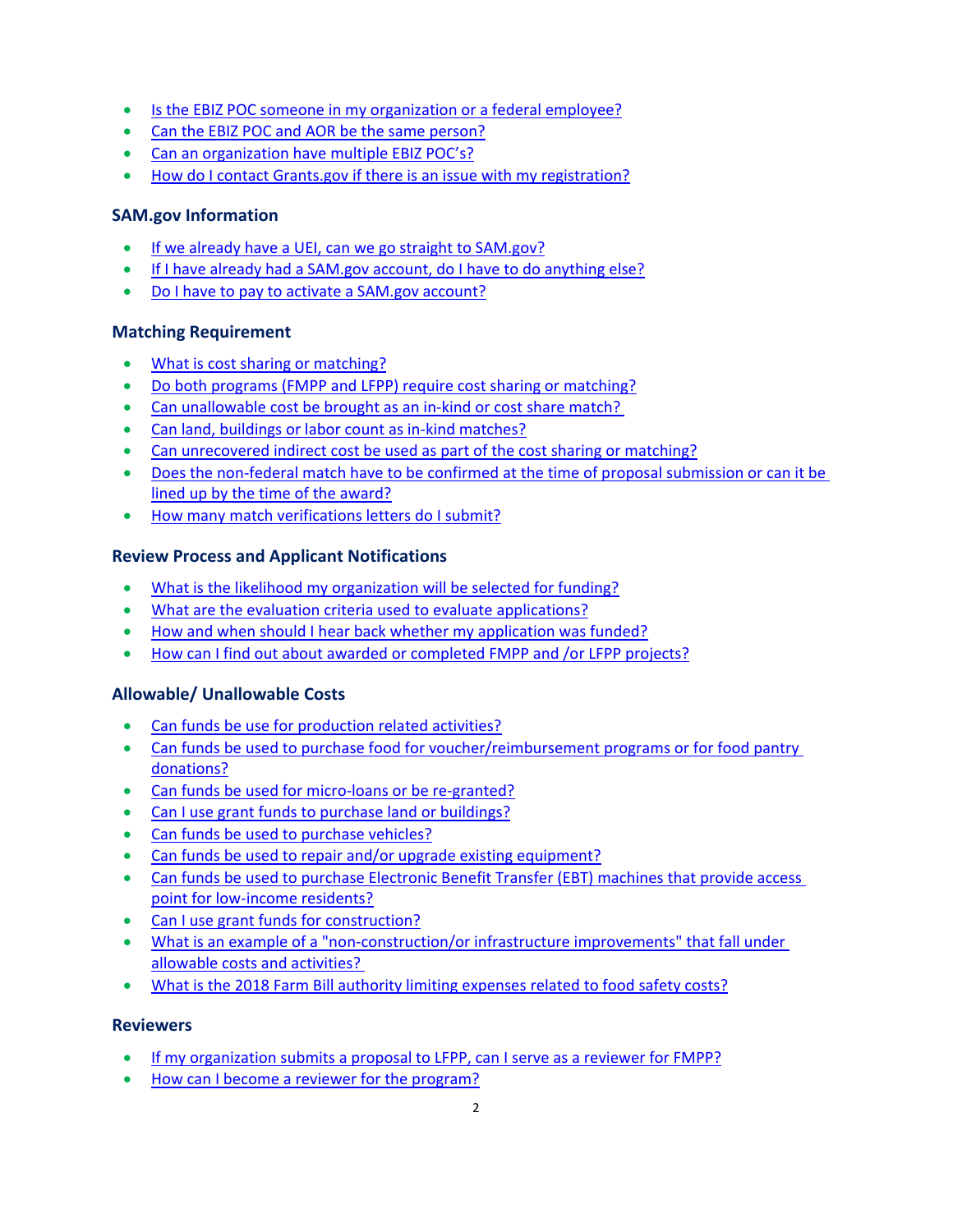# **Program Information**

## <span id="page-2-0"></span>**Q: What is the Local Agriculture Market (LAMP) Program?**

A: LAMP is authorized through the Agriculture Improvement Act of 2018 (Farm Bill) (Pub. L. No. 115— 343), which joined local and regional food systems programs under the umbrella program: the Farmers Market and Local Food Promotion Program (FMLFPP), Regional Food System Partnerships (RFSP) Program and the Value-Added Producer Grant (VAPG). LAMP helps coordinate local and regional food systems funding across agencies, and also maintain the core mission, priorities, and activities of each program.

## <span id="page-2-1"></span>**Q: What is the difference between the Farmers Market Promotion Program (FMPP) and the Local Food Promotion Program (LFPP)?**

A: FMPP promotes direct-to-consumer activities (including direct producer-to-retail, direct producer-torestaurant, and direct producer-to-institutional marketing). LFPP promotes intermediary supply chain activities (activities that move products from the producer to markets, but the activities do not involve selling directly to the consumer such as processing, aggregation, distribution, and storage of local and regional food products). Please refer to the corresponding RFA for more information about each program.

## <span id="page-2-2"></span>**Q: What is the definition of a local or regional food business enterprise?**

A: An organization or business entity that functions as an intermediary between producers (farmers or growers) and buyers by carrying out one or more of the following local or regional food supply chain activities—including aggregating, storing, processing, and/or distributing locally or regionally produced food products—to meet local and regional market demand.

## <span id="page-2-3"></span>**Q: What is the project duration for FMPP and LFPP projects?**

A: Project duration is determined by the program project type for each program component (FMPP or LFPP). Please refer to the corresponding RFA for more information.

## [Back to the top](#page-0-0)

## **Eligibility Information**

## <span id="page-2-4"></span>**Q: Who can apply for an FMPP and LFPP grant?**

A: All applicants must be domestic entities (organizations) owned, operated, and located within the 50 United States and U.S. territories. Individuals are not eligible to apply. A list of eligible entities with their definitions can be found in section 3.1 of the Request for Applications (RFA).

## <span id="page-2-5"></span>**Q: Can a sole proprietorship apply for an FMLFPP grant?**

A: Yes, the project must show evidence of existing community support and engagement and benefit more than one individual or two or more farmers, producers or farm vendors who sell their agricultural products or services. The applicant would use his/her Internal Revenue Service (IRS) registered Tax Identification Number to register with Unique Entity identifier (UEI)/ System for Award Management (SAM).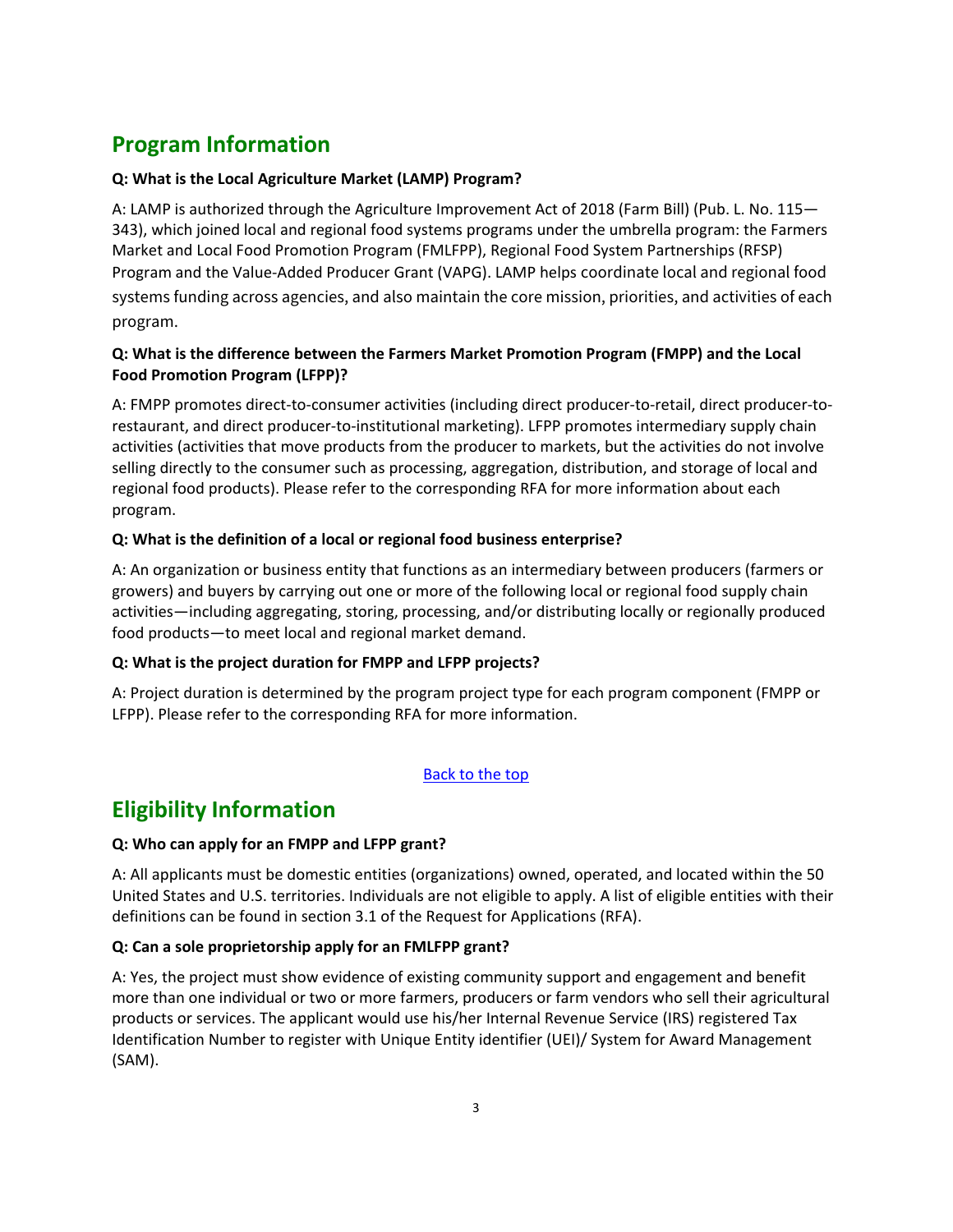### <span id="page-3-0"></span>**Q: Do I have to be a 501 (c)(3) nonprofit to be eligible?**

A: No, you can still apply without being a 501 (c)(3) organization.

#### <span id="page-3-1"></span>**Q: What is a fiscal sponsor? How can I apply using a fiscal sponsor?**

A: Fiscal sponsorship is a formal arrangement in which an organization (normally with 501 (c)(3) status) sponsor another organization (normally newly formed) that may lack exempt status or the capacity to perform administrative functions. Applicants may apply directly and establish a contract with a fiscal sponsor or use a fiscal sponsor to apply on behalf of the applicant. Please refer to section 3.3.1 in the corresponding RFAs for more information.

*Note*: An applicant organization cannot accept an award and later transfer the award to another organization (including a fiscal sponsor/agent).

## [Back to the top](#page-0-0)

## **Application Process**

#### <span id="page-3-2"></span>**Q: When is the deadline to apply?**

A: Refer to the corresponding RFA to determine the application due date. You are encouraged to provide yourself ample time to complete all registrations as well as the required components mentioned in the RFA.

#### <span id="page-3-3"></span>**Q: Can I submit my application by fax, email, postal mail, or hand delivered?**

A: No. AMS will NOT accept applications submitted by fax, paper, email, postal mail, or hand delivered. All applications must be submitted electronically through the Grants.gov. Please refer to the corresponding RFA and AMS [Late and/or Nonresponsive Applications policy](https://www.ams.usda.gov/sites/default/files/media/AMSPolicyonConsiderationofLateNonresponsiveApplications.pdf) for more information.

#### <span id="page-3-4"></span>**Q: Does every part of the project narrative count towards the additional 15-page limit?**

A: Yes. The files that do not count towards the additional 15-page limit are the supporting documents, such as partner/collaborators letters, matching letters, critical infrastructure letters do not count toward. Exceeding the page limit may disqualify your application.

## <span id="page-3-5"></span>**Q: Do proposed projects have to address all six outcomes/indicators as described in the RFA's project narrative?**

A: Applicants are required to complete all outcomes and indicators that are relevant (apply) to the project with benchmark and/or estimated (target) numbers.

## **Q: Do proposed project have to add one unique project-specific outcome/indicators determined by the applicant?**

A: Applicants are required to include at least one additional outcome and indicator based on relevant project activities not covered under the indicators already provided.

## <span id="page-3-6"></span>**Q: Can I apply for both FMPP and LFPP grants?**

A: Yes. Note that applicants are limited to receiving **one** FY2022 LFPP award and **one** FY2022 FMPP award. Applicants must demonstrate the capacity to manage and meet Federal grants management requirements to manage multiple awards. See section 3.3 in the RFA for more information.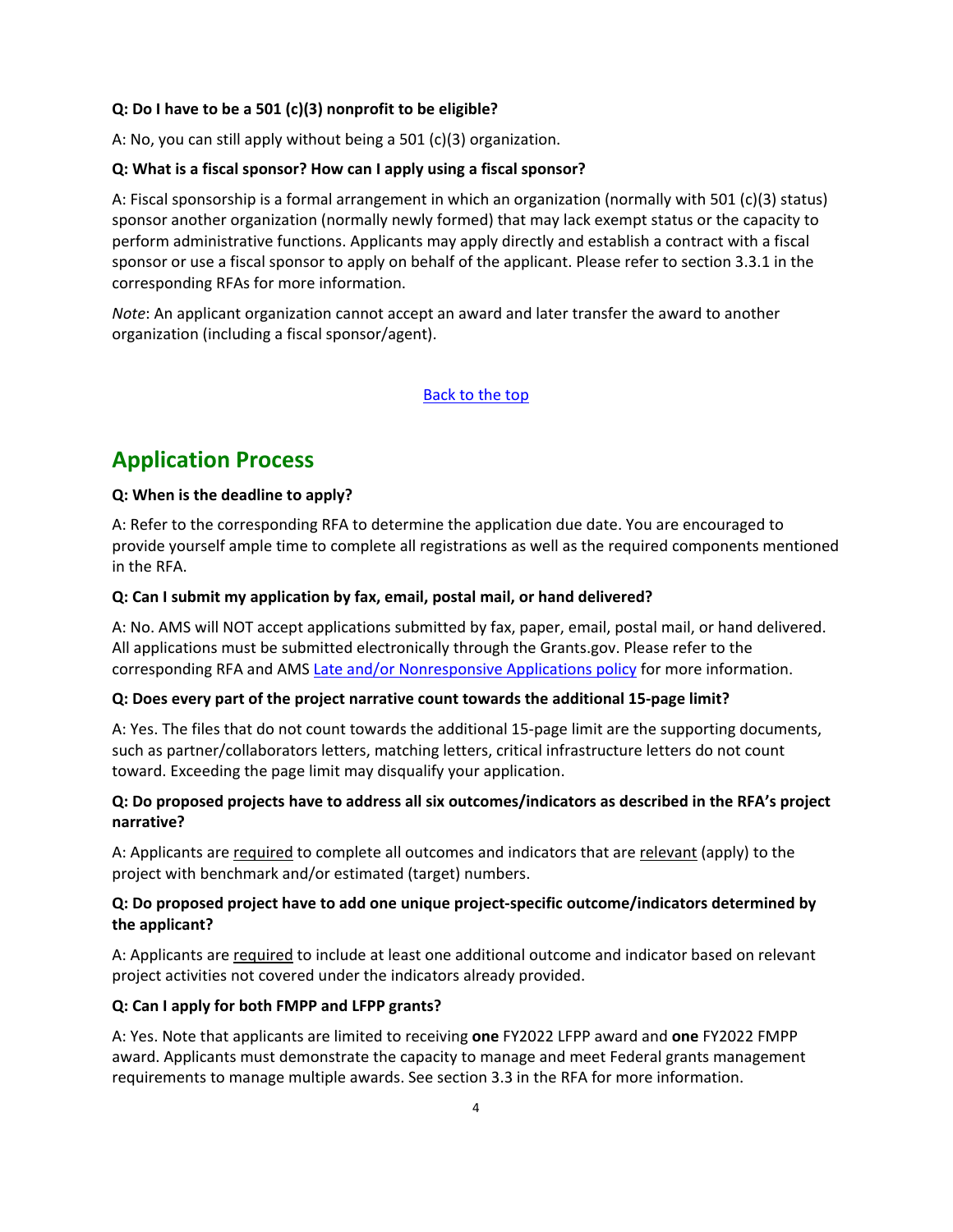#### <span id="page-4-0"></span>**Q: Can I apply if I already have another FMPP or LFPP grant?**

A: In order to receive another award under the same program you must close any active grant award from a previous project.

## <span id="page-4-1"></span>**Q: Can I receive an FMPP or LFPP grant and a grant from a different USDA agency (VAPG, Farm to School, RFSP, etc.)?**

A: Yes, if the projects have specifically different objectives, you may receive both an FMPP or LFPP grant and a grant from a different federal agency. Please check with the other federal programs to ensure that you are not violating their terms and conditions.

#### <span id="page-4-2"></span>**Q: Can I submit the same proposal to both FMPP and LFPP?**

A: You must submit different proposals to each program. Each proposal should be for different project activities and meet the specific program purposes.

#### <span id="page-4-3"></span>**Q: Can AMS staff member review a draft of my application prior to submission?**

A: AMS cannot review draft applications before they are submitted through Grants.gov. However, if you have specific questions about allowable costs and activities, you are welcome to reach out to us via email at [FMLFPPgrants@usda.gov](mailto:FMLFPPgrants@usda.gov) or [phone.](https://www.ams.usda.gov/services/grants/fmpp/contacts)

## <span id="page-4-4"></span>**Q: Is it required that the critical resources and infrastructure be in place at the time of the application submission?**

A: Yes, it is required if your project depends on critical resources and/or infrastructure for its start-up, implementation, and completion of the proposed project activities. For example, Land, structures, share-used kitchen (with all permits) and/or other resources must be in place and committed prior to applying. Not having proof of critical resources may disqualify you for funding. Refer to section 4.2.7 of the RFA for more information

## <span id="page-4-5"></span>**Q: If a lease is one year at a time. Is it acceptable to indicate Year 1 is secured in the Critical Infrastructure letter, with years 2 and 3 likely happening, or another equal space will be located?**

A: If the success of the market is contingent upon the location of the market, then you must show that the market location is secured for the duration of the project.

## <span id="page-4-6"></span>**Q: Are we required to partner with another organization or entity to apply and if so, are letters of commitment from partner organizations required?**

A: Yes, applicants must have at least one partner and/or collaborator and letters of commitment must be provided for each partner/collaborator. Applicants must demonstrate that their project is benefiting more than one agricultural producer, individual, farm, or business and that they are not the solely beneficiary of the award. Applicants are required to show evidence of existing community support and engagement.

#### [Back to the top](#page-0-0)

## **Grants.gov Information**

#### <span id="page-4-7"></span>**Q: What does AOR stand for?**

A: AOR is the Authorized Organization Representative, which is the person who has the authority to sign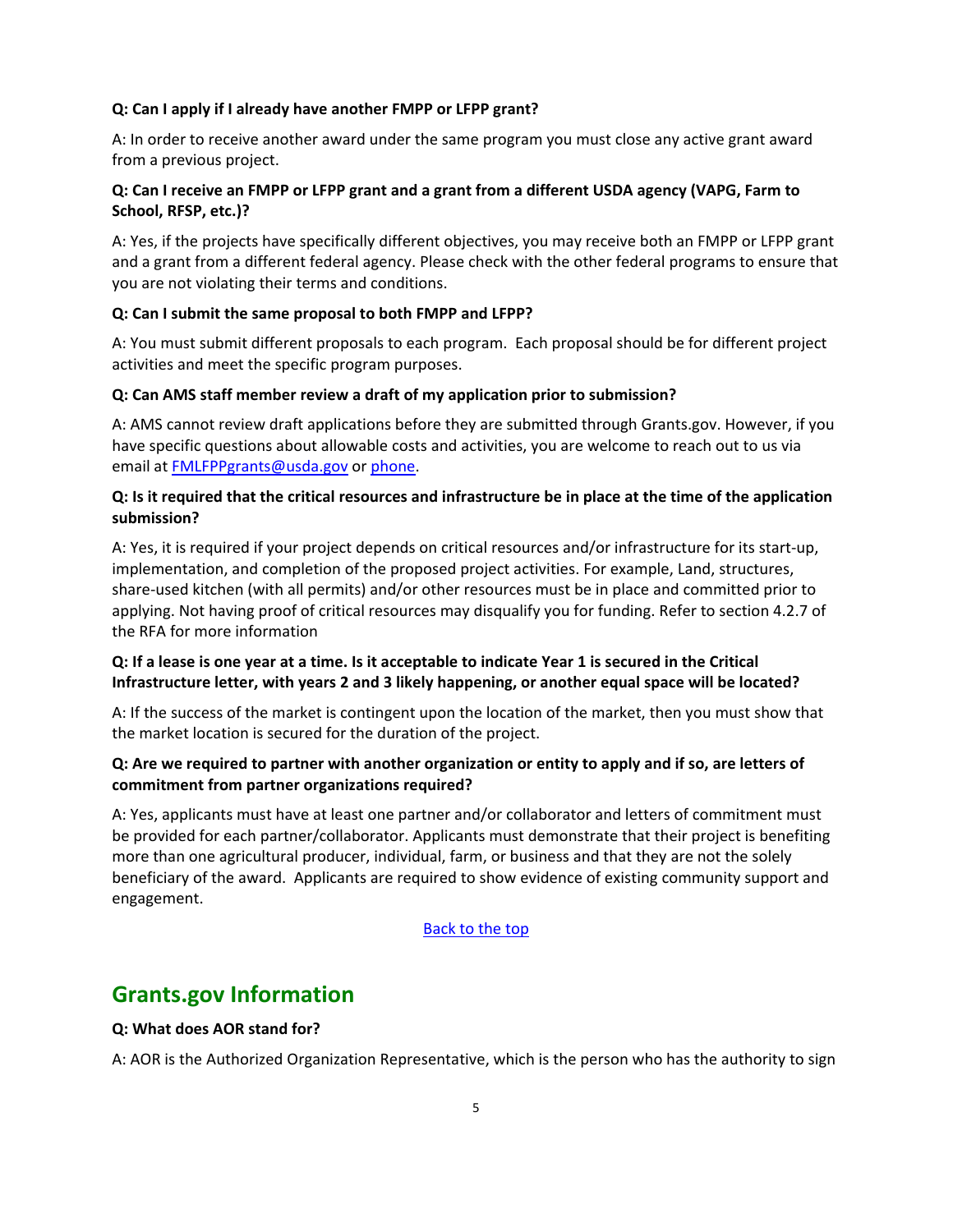and submit grant applications on behalf of the company, organization, institution, or government. AOR's are authorized by their EBiz POC (E-Business Point of Contact) so they can submit applications on behalf of their organization.

#### <span id="page-5-0"></span>**Q: How do you become or register to be an AOR?**

A: You would first register as an applicant on Grants.gov. Once you have a DUNS/UEI and your organization has an active SAM account, your EBiz POC will receive an email notifying them that you have registered and need to be authorized.

### <span id="page-5-1"></span>**Q: What is EIN?**

A: The EIN is the Employer Identification Number. This number is assigned by the IRS.

## <span id="page-5-2"></span>**Q: How do I know if my application was submitted on time?**

A: After you submit your application to [Grants.gov,](http://www.grants.gov/) you (the AOR) will receive an automatic notification of receipt from the system that contains a Grants.gov tracking number and official date/time stamp of application submission. This notification ONLY indicates receipt by Grants.gov and does not indicate receipt by AMS. Grants.gov may also send you an error message if your application was not submitted correctly. If application submission passes Grants.gov validation, AOR will receive a second electronic acknowledgment of receipt. Once USDA-AMS has retrieved application from Grants.gov, AOR will receive a third email notification. Lastly, if AMS assigns its own agency tracking number/notes a fourth email is sent to AOR.

#### <span id="page-5-3"></span>**Q: How are attachments uploaded in Grants.gov?**

A: The FMLFPP project narrative template must be attached to the "Project Narrative Attachment Form" on the application package. All other attachments must be attached to the Grants.gov application package using the "Add Attachments" button under Form SF-424 item #15. When uploading attachments, click the "Add Attachments" button (do NOT use the "paperclip" icon in Adobe Reader). If you use the "paperclip" icon in Adobe Reader the attachments will not be received with the application package.

## <span id="page-5-4"></span>**Q: Can we apply before having the Unique Entity Identifier (UEI) and SAM.gov registration?**

A: No, you must first have your UEI number to register in SAM.gov. In order to apply as an organization you must have an active SAM account.

#### <span id="page-5-5"></span>**Q: Do I have to register before I can see the requirements of the grant application?**

A: No, you do not have to register in Grant.gov to view the opportunity and download it. However, you must be registered to apply.

#### <span id="page-5-6"></span>**Q: Is the EBiz POC someone in my organization or a federal employee?**

A: The EBiz POC is a member of your organization and is often the person that oversees the business operations. The EBiz POC is the one that registers the organization in SAM. EBiz POC is responsible affiliating and assigning roles to all applicants registered in Grants.gov on behalf of the organization.

#### <span id="page-5-7"></span>**Q: Can the EBiz POC and AOR be the same person?**

<span id="page-5-8"></span>A: Yes. In that case, you'd need two accounts/log-ins. One to serve in each capacity.

#### **Q: Can an organization have multiple EBiz POC's?**

A: No, you can only have one EBiz POC but may have multiple AOR's.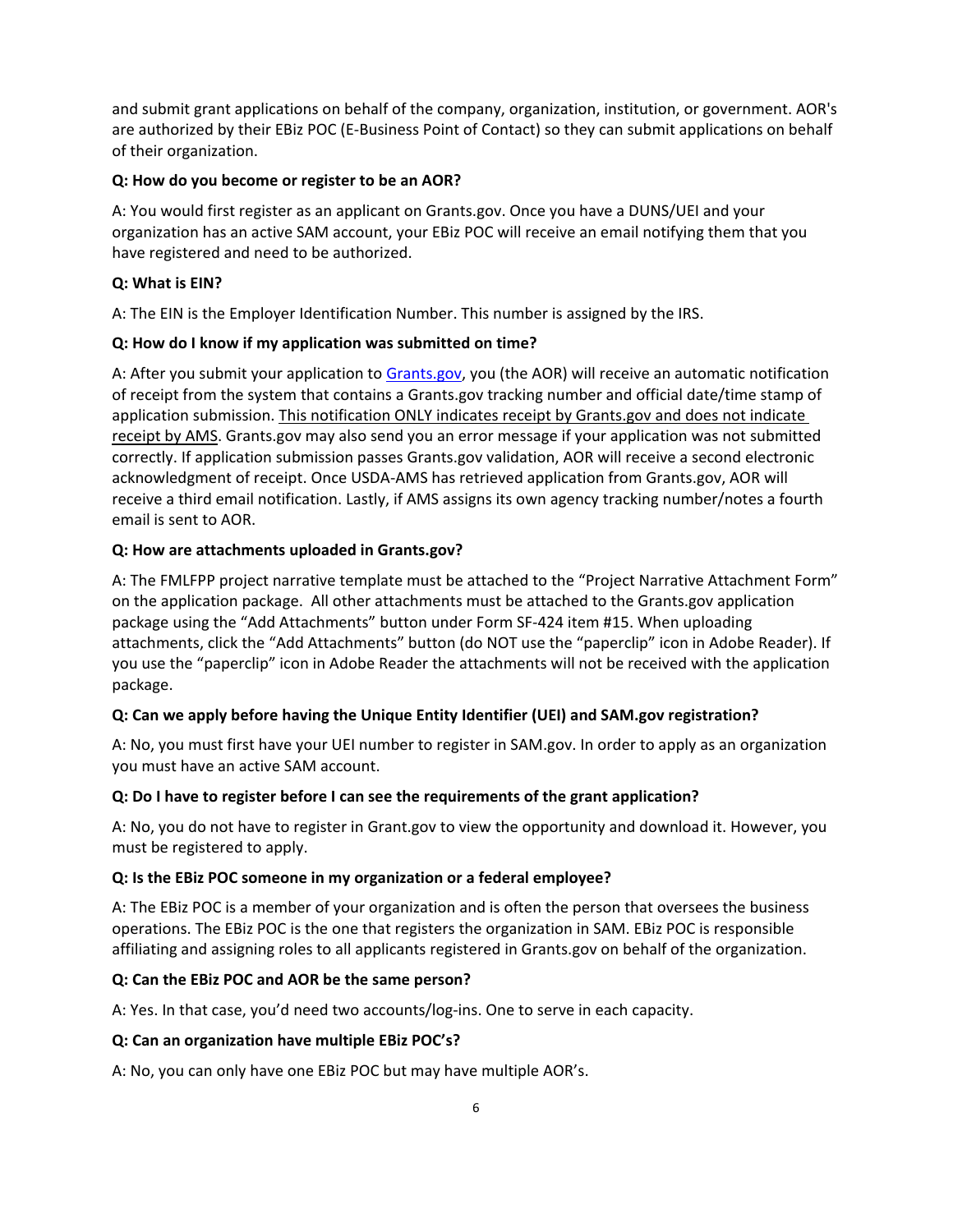#### <span id="page-6-0"></span>**Q: How do I contact Grants.gov if there is an issue with my registration?**

A: You may contact the Customer Contact center by either e-mai[l support@grants.gov](mailto:support@grants.gov) or phone 1-800 518-4726. You can also use the Self Help link [https://grants-portal.psc.gov](https://grants-portal.psc.gov/) to find answers to common questions.

#### [Back to the top](#page-0-0)

## **SAM Registration**

#### <span id="page-6-1"></span>**Q: If we already have a UEI, can we go straight to SAM.gov?**

A: Yes. SAM registration can take up to 2 weeks, and often longer, to complete so register early. Check the SAM.gov [website](https://www.gsa.gov/about-us/organization/federal-acquisition-service/office-of-systems-management/integrated-award-environment-iae/sam-update-updated-july-11-2018) for additional login procedures.

#### <span id="page-6-2"></span>**Q: If I have already had a SAM.gov account, do I have to do anything else?**

A: Yes, you must be sure that your SAM.gov account is up to date. If the account expired, you must renew your account before applying.

#### <span id="page-6-3"></span>**Q: Do I have to pay to activate a SAM.gov account?**

A: No, registering and renewing a SAM.gov account is completely free. If you received notification on having to pay to renew your account beware that it is likely a SCAM and should be reported to the appropriated authorities.

#### [Back to the top](#page-0-0)

## **Matching Information**

#### <span id="page-6-4"></span>**Q: What is cost sharing or matching?**

A: Cost sharing or matching is the portion of project costs not paid by the Federal funds, which could be cash and/or in-kind contributions. Cash can be a financial outlay, or cash donations from non-Federal third parties. In-kind can be the value of non-cash contributions typically in the form of value of personnel, goods, and services, including direct and indirect costs. Other Federal funds cannot be used as match. (See 2 CFR §§ 200.1 and 200.306.)

#### <span id="page-6-5"></span>**Q: Do both programs (FMPP and LFPP) require cost sharing or matching?**

A: Yes. Both programs require cost sharing or matching of 25% of the FEDERAL portion of the grant.

#### <span id="page-6-6"></span>**Q: Can unallowable costs be brought as an in-kind or cost share match?**

A: No. Only costs allowable under Subpart E of the Cost Principles can be brought as a match. The basis for determining the value of cash and in-kind contributions must be in accordance wi[th 2 CFR § 200.306.](https://www.gpo.gov/fdsys/pkg/CFR-2014-title2-vol1/pdf/CFR-2014-title2-vol1-part200.pdf)

#### <span id="page-6-7"></span>**Q: Can land, buildings or labor count as in-kind matches?**

A: Donated land and/or buildings cannot be used as an in-kind match. However, labor/personnel may be used as a match as long as you are only bringing the percentage of time the person is working on the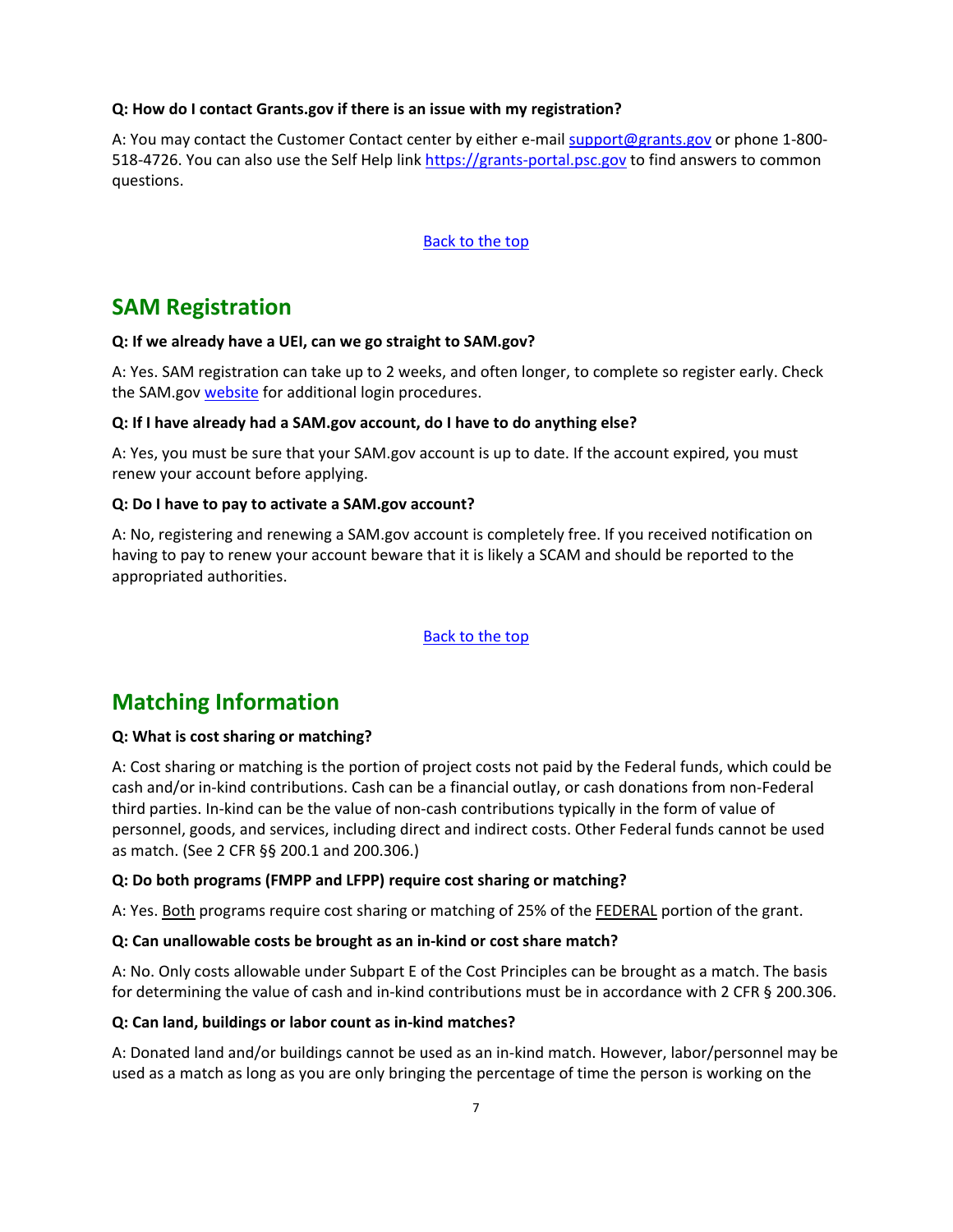project. For example, if someone is only spending 25% of his/her time working on the project, then you can only bring that 25% to the project as a match. Also, you must ensure that what you would normally pay that individual is reasonable according to standard personnel rates for similar positions in your geographic locality.

#### <span id="page-7-0"></span>**Q: Can unrecovered indirect cost be used as part of the cost sharing or matching?**

A: Yes, it is allowable to use unrecovered indirect costs as part of cost sharing or matching. Unrecovered indirect cost means the difference between the amount charged to the Federal award and the amount that could have been charged to the Federal award under the potential recipients approved negotiated indirect cost rate.

## <span id="page-7-1"></span>**Q: Does the non-federal match have to be confirmed at the time of proposal submission or can it be lined up by the time of the award?**

A: All matching contributions must be committed or in place when the proposal is submitted to AMS. Additional anticipated matching funds not in place by the time the project commences cannot be counted toward the matching requirement. Match verification letters are required to be submit with the application.

#### <span id="page-7-2"></span>**Q: How many match verifications letters do I submit?**

A: An applicant must submit one letter verifying the match for EACH cash and/or in-kind resource signed by the matching organization. Each application requires written verification of match commitment from the applicant and/or any third party who will contribute cash and/or in-kind matching non-Federal resources. Letters may be submitted in either PDF or MS Word formatting.

#### **Q: Can I use pre-award costs to count towards the match requirement at time of application?**

A: No, only costs that are incurred within the period of performance can be used as a match source.

## [Back to the top](#page-0-0)

## **Review Process and Applicant Notifications**

#### <span id="page-7-3"></span>**Q: What is the likelihood my organization will be selected for funding?**

A: FMLFPP is a very competitive program that traditionally receives over 800 applications annually. The program success rate for last year was between 38-40%, and we anticipate that this rate will go down for FY22 due to fewer funding being available. Applicants must develop high quality applications to have higher probability of being selected for funding.

#### <span id="page-7-4"></span>**Q: What are the evaluation criteria used to evaluate applications?**

A: The RFAs outline the five evaluation criteria used by external reviewers to evaluate applications. (See section 5.0 of the RFA.)

#### <span id="page-7-5"></span>**Q: How and when should I hear back whether my application was funded?**

A: All applicants will be notified via email if they were selected for funding or not. It can take up to six months from the application due date for applicants to be notified.

#### <span id="page-7-6"></span>**Q: How can I find out about awarded or completed FMPP and/or LFPP projects?**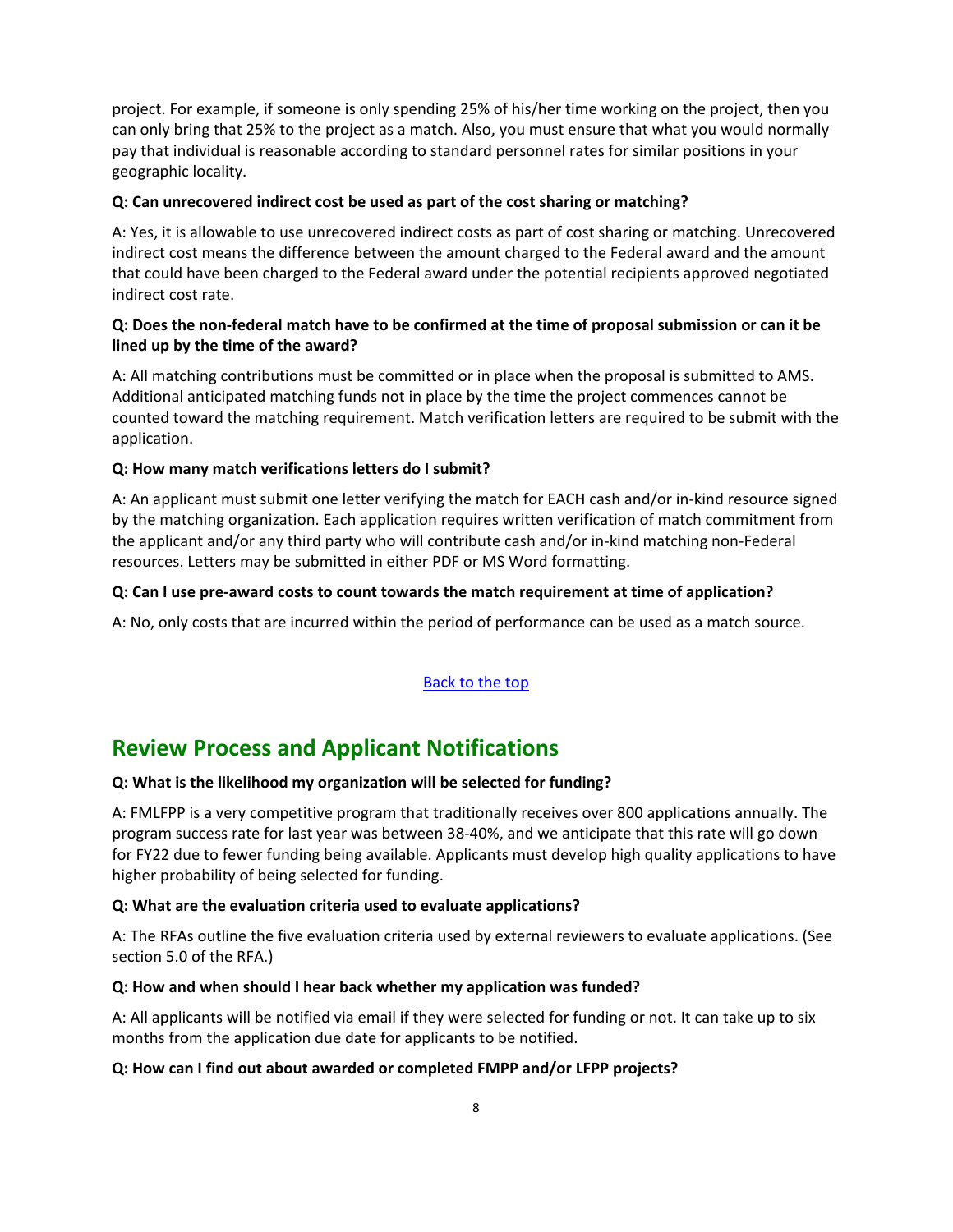A: You may view the list of awarded projects and final reports on the FMPP and LFPP websites: [www.ams.usda.gov/services/grants.](http://www.ams.usda.gov/services/grants) Click on the applicable grant program website (FMPP or LFPP), then click on "Awarded Grants".

[Back to the top](#page-0-0)

# **Allowable/Unallowable Costs**

## <span id="page-8-0"></span>**Q: Can funds be use for production related activities?**

A: No, funds cannot be use for any type of production activities including purchase of farm equipment, tools, supplies, gardening, including production related training.

## <span id="page-8-1"></span>**Q: Can funds be used to purchase food for voucher/reimbursement programs or for food pantry donations?**

A: No, it is unallowable to use grant funds for costs of coupon/incentive redemptions or price discounts. Grant funds cannot be used to purchase food for voucher/reimbursement programs, to purchase food for donations or to purchase food for resale.

## <span id="page-8-2"></span>**Q: Can funds be used for micro-loans or be re-granted?**

A: No. Grant funds may not be used for awarding micro-loans or for re-granting.

## <span id="page-8-3"></span>**Q: Can I use funds to purchase land or buildings?**

A: No. It is unallowable to use grant funds for the acquisition of buildings, facilities, or land or to make additions, improvements, modifications, replacements, rearrangements, reinstallations, renovations or alterations of an existing building or facility (including site grading and improvement, and architecture fees). This includes construction and construction-related materials, which may include, but are not limited to the purchase of building materials such as wood, nails, concrete, asphalt, roofing, gravel, sand, paint, insulation, drywall, or plumbing. You may rent a land or a building with grant funds. However, lease-to-own agreements are not allowable.

## <span id="page-8-4"></span>**Q: Can funds be used to purchase vehicles?**

A: Vehicles may be leased, but not purchased. However, lease agreements to own (i.e., lease-to- own or rent-to-own) are not allowable. The lease or rental agreement must terminate at the end of the grant cycle. A signed copy of the lease agreement will be required prior to first payment approval.

In addition, it is unallowable to purchase trucks that are commercially available for rent. An example of an unallowable truck purchase includes a refrigerated truck that can be rented as-is (without making modifications or retrofitting). This truck is considered general purpose equipment and can be rented, but not purchased.

## <span id="page-8-5"></span>**Q: Can funds be used to repair and/or upgrade existing equipment?**

A. Yes. Funds may be used to modify equipment that is not already available and readily usable in its current format. Examples include specialized equipment for mobile markets, mobile slaughter unit components, trailers to be retrofitted and walk-in-coolers.

## <span id="page-8-6"></span>**Q: Can funds be used to purchase Electronic Benefit Transfer (EBT) machines that provide access point for low-income residents?**

A: No, FMLFPP funds cannot be used to purchase EBT machines. The USD[A Food and Nutrition Service](https://www.fns.usda.gov/) (FNS) offers funding to expand the availability of SNAP EBT equipment and services at farmers markets